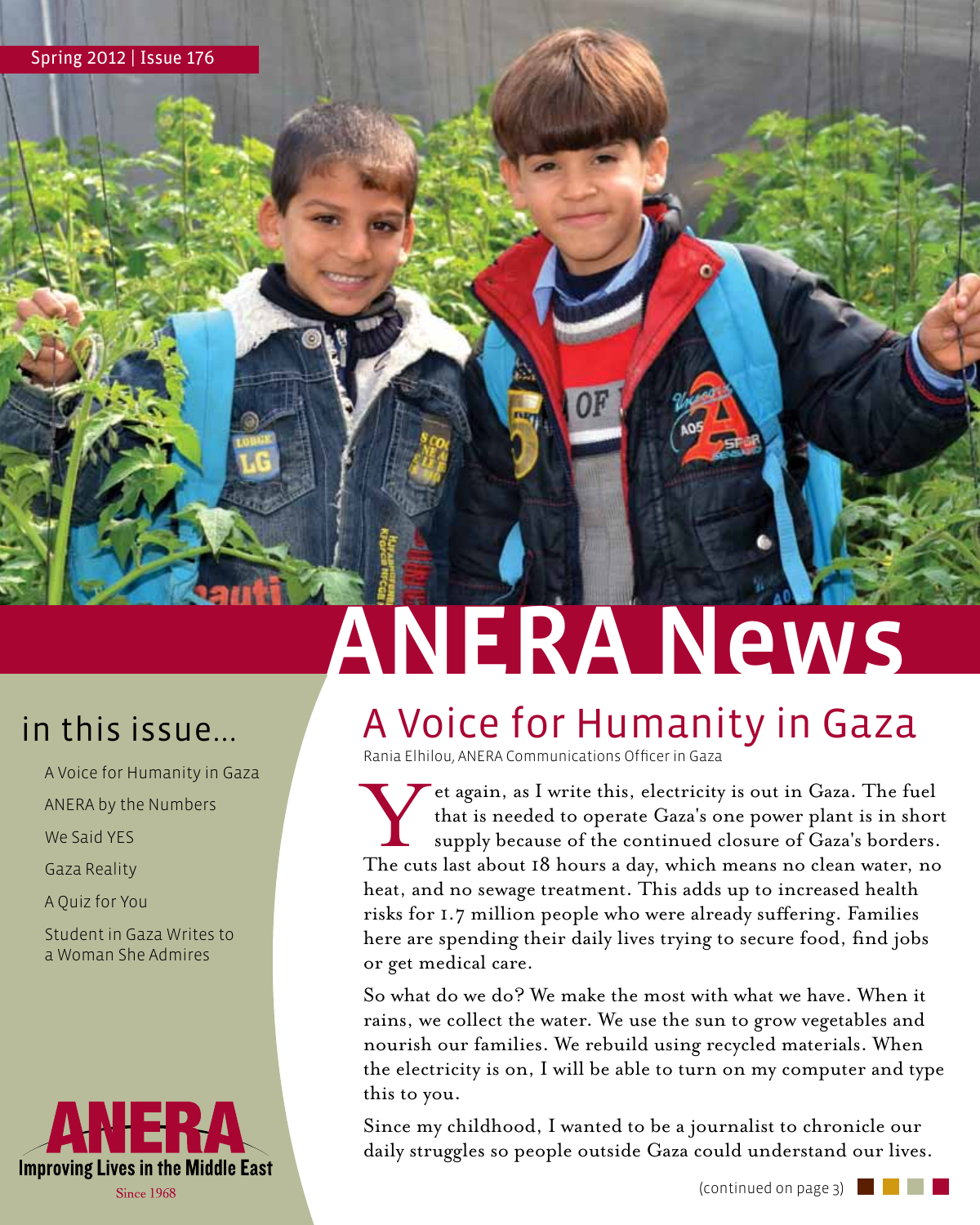I wanted to highlight the resilience of Gazans. Through my work at ANERA over the past five years, I've been able to do just that. I am thankful to realize that I look at our crisis differently because of my work. I am able to find some inspiration from families who are surviving and building.

I have two powerful tools for reporting from Gaza: words and pictures. I use them to share the voices of those who benefit from ANERA's work and show you how your support makes a difference in Gaza.

#### **Shaker & Mohammed** (photo on page one)

Eight-year-old Shaker and his cousin Mohammed have been inseparable since they were infants. They share everything. Last September, when ANERA provided their family with a 67.5 square meter greenhouse, and an irrigation system and water tank, the boys developed a new shared passion: growing

vegetables for the family. They helped Shaker's father plant the seeds and have watched with amazement as the seeds turned into juicy red tomatoes. Shaker and Mohammed can tell you all about how beneficial tomatoes are for their health. Shaker's mother is relieved that the vegetables provide a healthy meal and his father, who is out of work, hopes to sell some of them to raise money for his family.

#### **Ajyal Al Tahrir Preschool, Khan Younis**

The preschool was in terrible shape, with belowstandard facilities. The children had to use an old clay basin of water with only four water taps. They would get wet and their feet dirty from the water that sprayed from the taps. But what a change after ANERA's renovations! When I visited the school again I hardly recognized it: the sink had been redone and lowered to the children's height with 10 new taps that let the water flow evenly. Each child could easily reach the taps to fill a cup with clean water. It makes me happy and proud that ANERA can make such a difference.

Number of people connected to clean and regular public water sources: 7,400

Number of people with upgraded sanitation facilities: 1,470

Number of Gaza preschools ANERA has renovated: 48

Judith Judd\*, Co-Vice Chair William D. Corcoran\*\*, President Donna Lee Diane, Chief Financial **Officer** 

Number of preschoolers last summer who attended ANERA's health-themed summer camps all over Gaza: 2,000

Number of families who are now able to grow their own food for consumption and income-generation, thanks to ANERA's home garden project: 53

Number of new playgrounds installed at schools and in communities: 5

Cost to send a single shipment of essential medicines to Gaza last month, just one of 60 shipments sent in the past three years: \$15,000

> **g Gaza Reality series anera.org/gazareality**

 From time to time, ANERA faces a different kind of emergency — a medical "opportunity" where immediate action is also required. Routinely, ANERA ships donated medical supplies to partner hospitals and clinics in the Middle East. Sometimes, we are offered special shipments of donated medicine, usually antibiotics or other much-needed pharmaceuticals. Accepting these large containers means that thousands of dollars in shipping and handling costs must be generated with very short notice.

When ANERA was offered two shipments of medicine for Gaza recently, we knew we had to raise the shipping and handling costs before we could say "yes."

Thanks to an unprecedented response from ANERA's online community, shipping costs for one container were donated in less than 48 hours. And long-time donors to ANERA, Abbas and Samar Zuaiter generously covered the cost of the second shipment.

Whether it is a child with an ear infection or an adult facing surgery, thousands of families in Gaza get the medicine they urgently need because ANERA donors respond quickly.

### A Voice for Humanity in Gaza (Continued from page 1)

### We Said YES



 $\mathbf A$ ll of us know that when medical emergencies occur, there is no time to waste. The response must be immediate.

I know there are lots of people who care about Gaza but don't know how they can help. You probably know a few of them yourself. Please let them know about ANERA's work and the enormous impact they could have on people's lives by getting involved. – Rania Elhilou, ANERA Communications Officer in Gaza



## **FRA News**

The ANERA newsletter is published quarterly by American Near East Refugee Aid (ANERA), a non-profit agency established in 1968 and dedicated to providing development, health, education and employment programs to Palestinian communities and impoverished families throughout the Middle East.

Material in this newsletter may be reproduced without prior permission, provided credit is given and a copy of the publication in which the item is used is sent to ANERA. Subscriptions are free of charge. Any inquiries should be sent to the address below.

#### ANERA's Officers

Edward Gnehm\*, Chair Randa Fahmy Hudome\*, Co-Vice Chair

Tom Veblen\*, Treasurer Murad Siam\*, Secretary \* Board Members

\*\* Ex Officio Board Member

Editor: Liz Demarest

Contributing Writers: Michael Austin, Bill Corcoran, Liz Demarest, Rania Elhilou, Nancy Nye

Contributing Photographer: Rania Elhilou

ANERA does exchange our mailing list with similar humanitarian organizations. We never rent or sel our list. If you wish not to have your name exchanged or to stop receiving mail from ANERA please let us know in writing or by phone at 202-266-9700. ISSN 1966-3584

#### ANERA

1111 14th Street NW, #400 Washington, DC 20005 Tel: 202-266-9700 anera@anera.org • www.anera.org

#### COVER PHOTO: Cousins Shaker and Mohammad love the new greenhouse that

ANERA built in the family's yard. They have developed a new passion: growing vegetables. © Rania Elhilou | ANERA

### by the  $\blacksquare$  Numbers **How You Have Helped People in Gaza**

The water taps at Ajyal Al Tahrir Preschool before (left) ANERA's renovations and after (above).

*Statistics on what private donations to ANERA have paid for in Gaza over the past three years*

> As ANERA's communications officer in Gaza, Rania Elhilou has been reporting on the humanitarian situation in Gaza for over five years. Her series of films, called *Gaza Reality*, introduces us to all that life there entails. She also takes us into homes where we meet families and individuals who have been touched by ANERA's work.





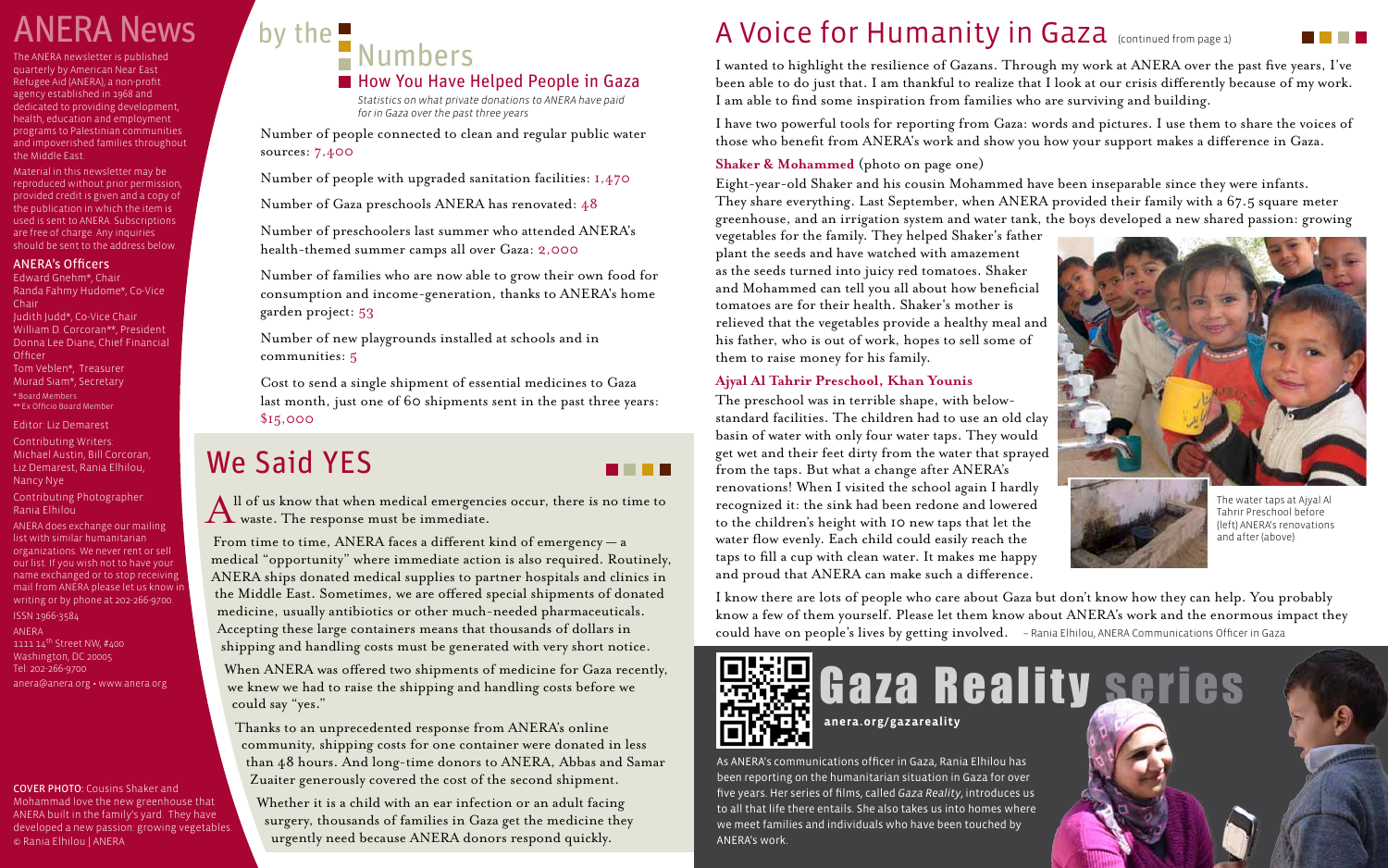#### **A QUIZ FOR YOU:** Match the Before and After Images from Gaza Get your pen out!









ANERA installed this KinderUSA playground in the Ajyal El-Tahrir Preschool in Khan Younis and now the neighborhood children have a safe, fun place to play.







With funding from USAID, ANERA asphalted a kilometer-long dirt road through the agricultural community of Abasan Al Kabira, near Khan Younis. Now children can get to school more easily and farmers can move their livestoc k and produce to market.



At the Baraem Al-Amal wa Al-Mahaba Preschool, ANERA hung new chalkboards, repaired crumbling walls and roofs, upgraded playground equipment, and installed new sinks and toilets.

Hamda Saleem is from one of the 53 families who have taken part in ANERA's home-gardening project. She now has a greenhouse in her yard, where she grows an array of vegetables for her family to eat and sell for extra money.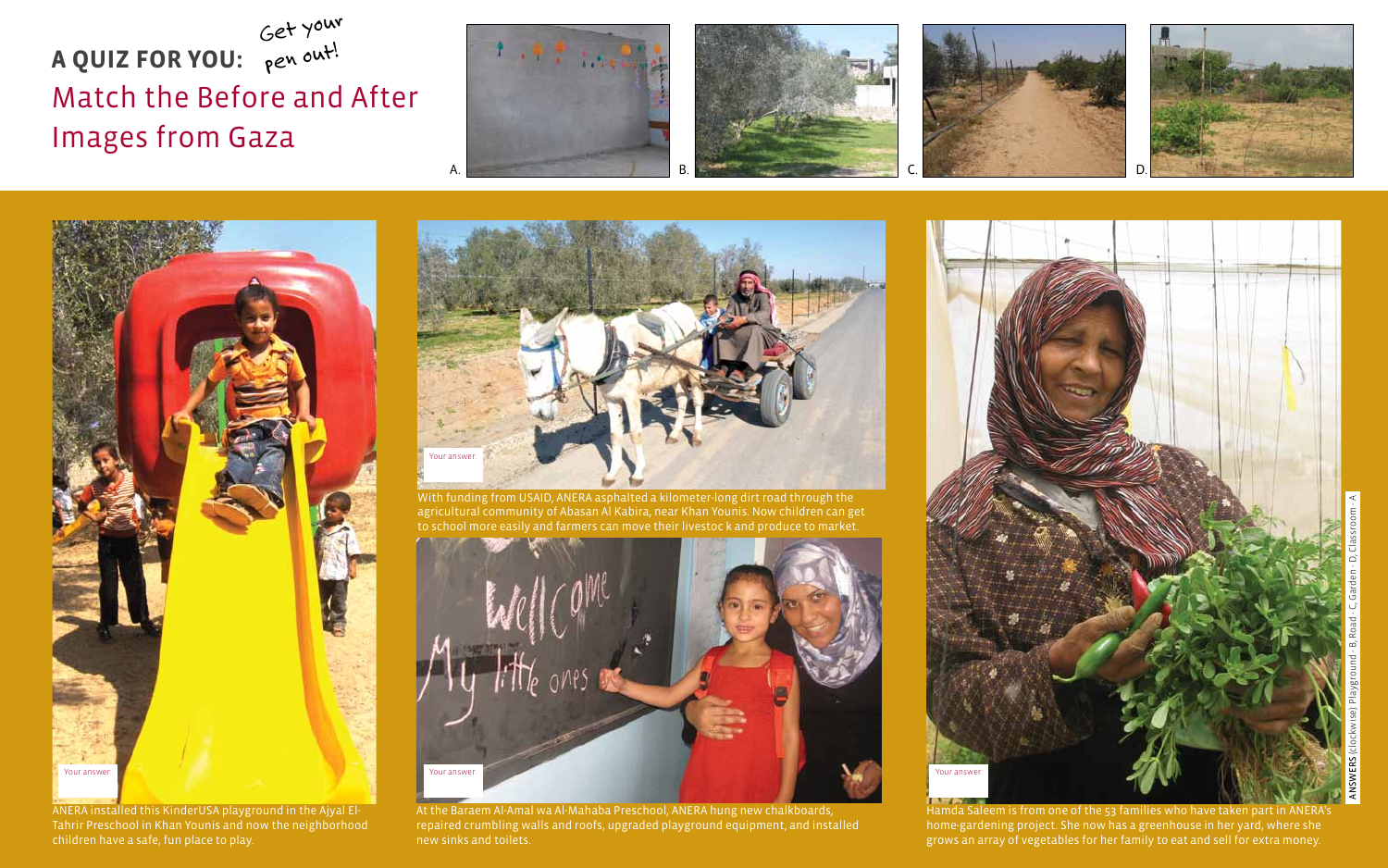#### GERRY'S RESPONSE

Dear Wafaa',

Not a day goes by without my thinking about the students at Atfaluna and hoping that circumstances improve in the Gaza Strip so that they can have a better life. I miss all of you very much.

Thank you for all of your kind words, Wafaa. You and other Deaf people like you are the true future of the Deaf in Palestine. With your giving heart, your many talents, and your intelligence and creative mind, you can play a big role in improving the situation of the Deaf of Palestine. My wish is that one day a Deaf person will be the school principal at Atfaluna. This is when we will know that the Deaf of Palestine have truly achieved success!

Work as hard as you can, constantly challenge yourself, set your goals high, and always remember that there is no bigger joy in life than reaching out to someone in need.

**. . . .** 

Warmly, Gerry Shawa

Dear Ms. Geraldine Shawa,



I hope to grow up as matured women in my society just like you, my previous headmistress Geraldine Shawa. You were a mentor for poor deaf children, visiting them and never ceasing to care about them. You used to send supervisors and other teachers to check on them, sending gifts, clothes, sweets and sometimes food.

I also want to build mature social and friendly relationships inside and outside my school as you are my high example on that: you used to speak to us quietly, gave us the time, had a permanent smile on your face and turned a blind eye to mistakes we made, which occurred as a result of our deafness.

You are a lady who considers and pays attention to everything around you. You have chosen the right people for our education and you even hired older deaf people to help us in our hearing impairment or deafness to show us that we are able to be successful like them. Those teachers taught us updated sign language to cope with international scientific progress and to cope with our curriculum. Whenever, we asked for trips, you approved them (of course we had to convince you first about the benefits of the trips).

Let me tell you about my hopes. I wish I could be loved by deaf and non-deaf people. What a nice thing to be loved by those around us and get their support. I also want to be around the people whom I love and gain their trust. We together can overcome the difficulties that we all face. I hope I can travel all around the world to gain experience and return home with ideas that can help me serve my people, as well as contributing to my educational development.

Just like you Ms. Shawa, I will strive to publish sign language in my community to put it on the same level as verbal language – the same as you did. You learned about our world of sign language and worked hard to raise it to a higher level. I want to work hard to develop my sign language and to expand it to my peers so that it is a language capable of accommodating scientific progress.

I am deaf but have the power of giving. I am an artist just like you, Ms. Shawa. You are a talented artist. I love you and admire you Ms. Shawa! You are my high example!

With all my love, Wafaa' Abu Aser Grade 9 | Atfaluna Society for Deaf Children



Geraldine ("Gerry") Shawa, native of Chicago, lived in Gaza for over 30 years. She founded Atfaluna Society for Deaf Children, the only school for deaf children in Gaza, in 1993. In 15 years as principal of the school, retiring in 2008, she helped thousands of deaf children and adults tap into their abilities and participate fully in their society.

### Student in Gaza Writes to a Woman She Admires

*Atfaluna Society for Deaf Children has been a key ANERA partner in Gaza since the school opened in 1993.*

- Summer is coming and you can make a lot of good things happen in Gaza:
- preschool renovations, summer camps, garden planting, and water hook-ups to homes...
- these are just a few of the projects that can happen in the summer months with your donation to ANERA.

## How you can help people in Gaza



#### Please make a donation today.

Send a check in the enclosed envelope or visit anera.org/donate2012 to give now.

# **ANERA's 2012**

## **Annual Dinner**

### **& Fundraiser**

### Save the date!

- when: Friday evening, October 5
- where: Renaissance Washington, DC Downtown Hotel 999 Ninth Street NW Washington, DC 20001

Reservations for the event can be made on ANERA's website after July 1.